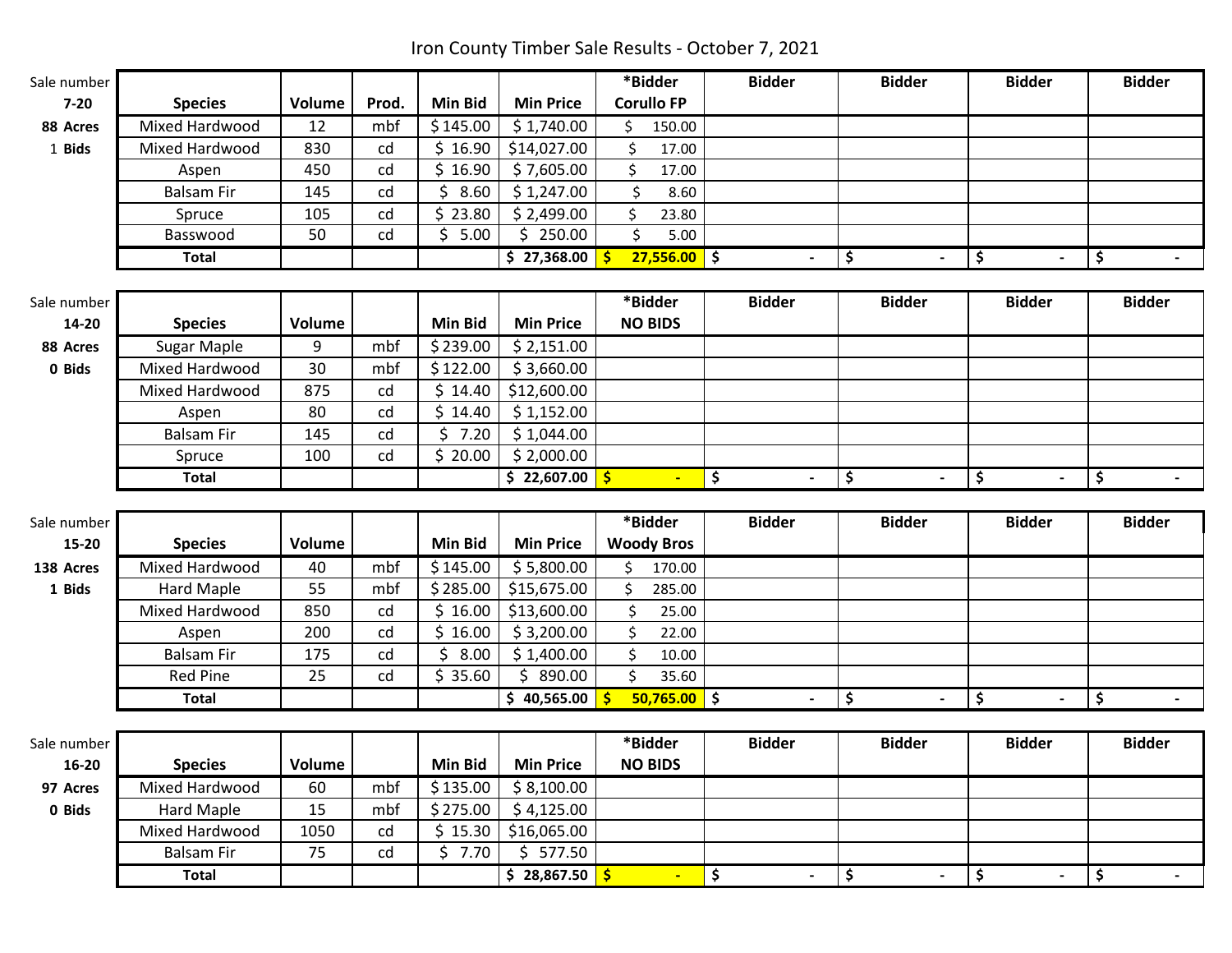| Sale number |                   |               |     |                |                  | *Bidder           | <b>Bidder</b>                              | <b>Bidder</b>        | <b>Bidder</b>        | <b>Bidder</b> |
|-------------|-------------------|---------------|-----|----------------|------------------|-------------------|--------------------------------------------|----------------------|----------------------|---------------|
| $20 - 20$   | <b>Species</b>    | Volume        |     | <b>Min Bid</b> | <b>Min Price</b> | <b>NO BIDS</b>    |                                            |                      |                      |               |
| 133 Acres   | Hard Maple        | 18            | mbf | \$274.00       | \$4,932.00       |                   |                                            |                      |                      |               |
| 0 Bids      | Mixed Hardwood    | 46            | mbf | 139.00<br>\$.  | \$6,394.00       |                   |                                            |                      |                      |               |
|             | <b>Red Oak</b>    | 12            | mbf | \$<br>240.00   | \$2,880.00       |                   |                                            |                      |                      |               |
|             | Mixed Hardwood    | 1330          | cd  | \$15.50        | \$20,615.00      |                   |                                            |                      |                      |               |
|             | <b>Red Oak</b>    | 100           | cd  | \$12.50        | \$1,250.00       |                   |                                            |                      |                      |               |
|             | White Spruce      | 45            | cd  | \$21.30        | \$958.50         |                   |                                            |                      |                      |               |
|             | <b>Total</b>      |               |     |                | \$37,029.50      | $\blacksquare$    | \$                                         | \$<br>$\blacksquare$ | \$<br>$\blacksquare$ | \$            |
|             |                   |               |     |                |                  |                   |                                            |                      |                      |               |
| Sale number |                   |               |     |                |                  | *Bidder           | <b>Bidder</b>                              | <b>Bidder</b>        | <b>Bidder</b>        | <b>Bidder</b> |
| $21 - 20$   | <b>Species</b>    | <b>Volume</b> |     | <b>Min Bid</b> | <b>Min Price</b> | <b>Woody Bros</b> | <b>Corullo FP</b>                          |                      |                      |               |
| 53 Acres    | Mixed Hardwood    | $\mathbf{1}$  | mbf | \$135.00       | \$135.00         | 150.00<br>\$      | \$<br>140.00                               |                      |                      |               |
| 2 Bids      | Aspen             | 850           | cd  | \$<br>18.00    | \$15,300.00      | \$<br>20.00       | \$<br>19.00                                |                      |                      |               |
|             | Mixed Hardwood    | 410           | cd  | \$<br>18.00    | \$7,380.00       | $\zeta$<br>20.00  | \$<br>18.50                                |                      |                      |               |
|             | White Spruce      | 70            | cd  | \$<br>25.00    | \$1,750.00       | \$<br>28.00       | \$<br>25.00                                |                      |                      |               |
|             | <b>Balsam Fir</b> | 50            | cd  | \$<br>9.00     | \$450.00         | \$<br>10.00       | \$<br>9.00                                 |                      |                      |               |
|             | <b>Total</b>      |               |     |                | \$25,015.00      | 27,810.00<br>Ś    | $\overline{\phantom{a}}$<br>$26,075.00$ \$ | $\blacksquare$       | \$<br>$\blacksquare$ | \$            |
|             |                   |               |     |                |                  |                   |                                            |                      |                      |               |
| Sale number |                   |               |     |                |                  | *Bidder           | * Bidder                                   | <b>Bidder</b>        | <b>Bidder</b>        | <b>Bidder</b> |
| $22 - 20$   | <b>Species</b>    | Volume        |     | Min Bid        | <b>Min Price</b> | <b>NO BIDS</b>    |                                            |                      |                      |               |
| 100 Acres   | Basswood          | 47            | mbf | \$135.00       | \$6,345.00       |                   |                                            |                      |                      |               |
| 0 Bids      | Mixed Hardwood    | 30            | mbf | \$135.00       | \$4,050.00       |                   |                                            |                      |                      |               |
|             | Hard Maple        | 10            | mbf | \$275.00       | \$2,750.00       |                   |                                            |                      |                      |               |
|             | Mixed Hardwood    | 1000          | cd  | \$18.00        | \$18,000.00      |                   |                                            |                      |                      |               |
|             | Basswood          | 325           | cd  | \$<br>5.00     | \$1,625.00       |                   |                                            |                      |                      |               |
|             | <b>Balsam Fir</b> | 80            | cd  | \$<br>9.00     | \$720.00         |                   |                                            |                      |                      |               |
|             | Aspen             | 50            | cd  | \$18.00        | 900.00<br>Ś.     |                   |                                            |                      |                      |               |
|             | White Spruce      | 25            | cd  | \$25.00        | Ś.<br>625.00     |                   |                                            |                      |                      |               |
|             | <b>Total</b>      |               |     |                | \$35,015.00      |                   | \$                                         | \$<br>$\blacksquare$ | \$<br>$\blacksquare$ | \$<br>$\sim$  |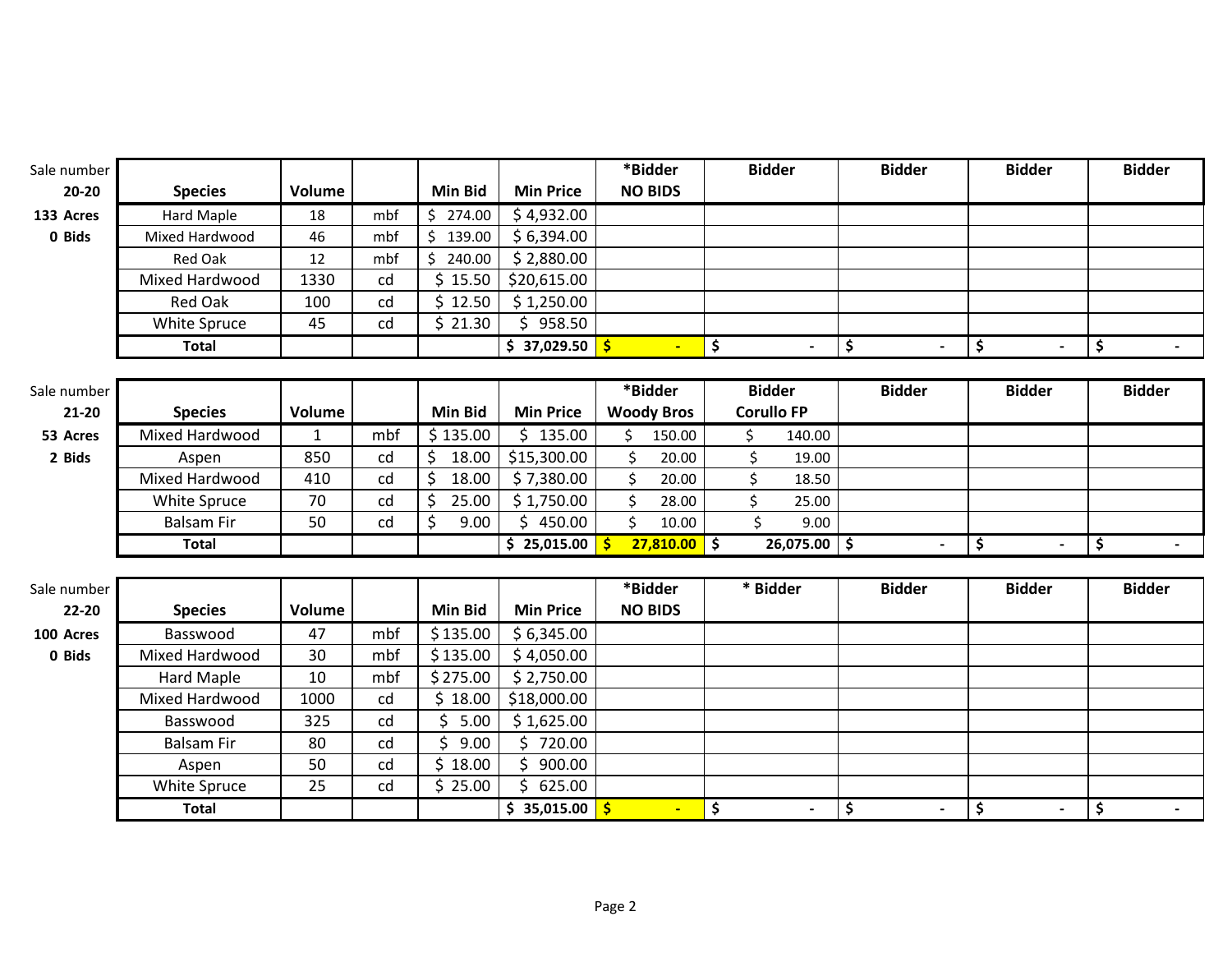| Sale number |                                      |               |          |                      |                                                                             |         | *Bidder           | <b>Bidder</b>                 | <b>Bidder</b>        |                    | <b>Bidder</b>     |        | <b>Bidder</b> |
|-------------|--------------------------------------|---------------|----------|----------------------|-----------------------------------------------------------------------------|---------|-------------------|-------------------------------|----------------------|--------------------|-------------------|--------|---------------|
| $2 - 21$    | <b>Species</b>                       | <b>Volume</b> |          | <b>Min Bid</b>       | <b>Min Price</b>                                                            |         | <b>NO BIDS</b>    |                               |                      |                    |                   |        |               |
|             |                                      |               | mbf      |                      |                                                                             |         |                   |                               |                      |                    |                   |        |               |
| 287 Acres   | <b>Sugar Maple</b>                   | 26<br>80      | mbf      | \$285.00<br>\$145.00 | \$7,410.00                                                                  |         |                   |                               |                      |                    |                   |        |               |
| 0 Bids      | Mixed Hardwood                       |               |          |                      | \$11,600.00                                                                 |         |                   |                               |                      |                    |                   |        |               |
|             | Mixed Hardwood                       | 2650          | cd<br>cd | \$16.00<br>\$16.00   | \$42,400.00                                                                 |         |                   |                               |                      |                    |                   |        |               |
|             | Aspen                                | 270           |          | \$                   | \$4,320.00                                                                  |         |                   |                               |                      |                    |                   |        |               |
|             | <b>Balsam Fir</b>                    | 90            | cd       | 8.00<br>\$22.30      | \$720.00                                                                    |         |                   |                               |                      |                    |                   |        |               |
|             | Spruce<br>Basswood                   | 155<br>160    | cd<br>cd | \$5.00               | \$3,456.50<br>\$800.00                                                      |         |                   |                               |                      |                    |                   |        |               |
|             | <b>Total</b>                         |               |          |                      | \$70,706.50                                                                 |         | $\blacksquare$    |                               |                      |                    |                   |        |               |
|             |                                      |               |          |                      |                                                                             |         |                   | \$                            | \$                   | \$                 |                   |        | \$            |
| Sale number |                                      |               |          |                      |                                                                             |         | *Bidder           | <b>Bidder</b>                 | <b>Bidder</b>        |                    | <b>Bidder</b>     |        | <b>Bidder</b> |
| $12 - 21$   | <b>Species</b>                       | <b>Volume</b> |          | <b>Min Bid</b>       | <b>Min Price</b>                                                            |         | <b>Woody Bros</b> | <b>Corullo FP</b>             |                      |                    |                   |        |               |
| 133 Acres   | Mixed Hardwood                       | 46            | mbf      | \$135.00             | \$6,210.00                                                                  | \$      | 150.00            | \$<br>150.00                  |                      |                    |                   |        |               |
| 2 Bids      | Mixed Hardwood                       | 2300          | cd       | \$18.00              | \$41,400.00                                                                 | \$      | 20.00             | \$<br>19.50                   |                      |                    |                   |        |               |
|             | Aspen                                | 190           | cd       | \$18.00              | \$3,420.00                                                                  | $\zeta$ | 20.00             | \$<br>18.50                   |                      |                    |                   |        |               |
|             | <b>Balsam Fir</b>                    | 100           | cd       | \$<br>9.00           | \$900.00                                                                    | \$      | 10.00             | \$<br>10.00                   |                      |                    |                   |        |               |
|             | Spruce                               | 80            | cd       | \$15.00              | \$1,200.00                                                                  | \$      | 18.00             | \$<br>18.00                   |                      |                    |                   |        |               |
|             |                                      |               |          |                      |                                                                             |         |                   |                               |                      |                    |                   |        |               |
|             | <b>Total</b>                         |               |          |                      | \$53,130.00                                                                 |         | $59,140.00$ \$    | 57,705.00 \$                  | $\blacksquare$       | \$                 |                   |        | \$            |
|             |                                      |               |          |                      |                                                                             |         |                   |                               |                      |                    |                   |        |               |
| Sale number |                                      |               |          |                      |                                                                             |         | *Bidder           | <b>Bidder</b>                 | <b>Bidder</b>        |                    | <b>Bidder</b>     |        | <b>Bidder</b> |
| 13-21       | <b>Species</b>                       | <b>Volume</b> |          | <b>Min Bid</b>       | <b>Min Price</b>                                                            |         | <b>Woody Bros</b> | Futurewood                    | <b>Melvin Pemble</b> |                    | <b>Corullo FP</b> |        |               |
| 67 Acres    | Mixed Hardwood                       | 6             | mbf      | \$135.00             | \$810.00                                                                    | \$      | 150.00            | \$<br>140.00                  | \$<br>140.00         |                    | \$                | 140.00 |               |
| 4 Bids      | Mixed Hardwood                       | 165           | cd       | \$18.00              | \$2,970.00                                                                  | \$      | 25.00             | \$<br>18.12                   | \$<br>25.00          |                    | \$                | 19.50  |               |
|             | Aspen                                | 505           | cd       | \$18.00              | \$9,090.00                                                                  | \$      | 35.00             | \$<br>34.99                   | \$<br>25.00          |                    | \$                | 24.00  |               |
|             | <b>Balsam Fir</b>                    | 15            | cd       | \$<br>9.00           | \$<br>135.00                                                                | \$      | 10.00             | \$<br>9.69                    | \$<br>9.00           |                    | \$                | 9.00   |               |
|             | Spruce                               | 30            | cd       | \$15.00              | 450.00<br>Ś.                                                                | \$      | 18.00             | \$<br>15.10                   | \$<br>15.00          |                    | \$                | 18.00  |               |
|             | <b>Total</b>                         |               |          |                      | \$13,455.00                                                                 | -\$     | $23,390.00$ \$    | $22,098.10$ \$                | 18,175.00            | $\vert \mathsf{s}$ | $16,852.50$ \$    |        | $\sim$        |
|             |                                      |               |          |                      |                                                                             |         |                   |                               |                      |                    |                   |        |               |
| Sale number |                                      |               |          |                      |                                                                             |         | *Bidder           | <b>Bidder</b>                 | <b>Bidder</b>        |                    | <b>Bidder</b>     |        | <b>Bidder</b> |
| 14-21       | <b>Species</b>                       | <b>Volume</b> |          | <b>Min Bid</b>       | <b>Min Price</b>                                                            |         | <b>Woody Bros</b> | <b>Corullo FP</b>             |                      |                    |                   |        |               |
| 135 Acres   | Mixed Hardwood                       | 9             | mbf      | \$135.00             | \$1,215.00                                                                  | \$      | 150.00            | \$<br>140.00                  |                      |                    |                   |        |               |
| 2 Bids      | Mixed Hardwood                       | 690           | cd       | \$18.00              | \$12,420.00                                                                 | \$      | 19.00             | \$<br>18.10                   |                      |                    |                   |        |               |
|             | Aspen                                | 665           | cd       | \$18.00              | \$11,970.00                                                                 | \$      | 19.00             | \$<br>18.10                   |                      |                    |                   |        |               |
|             | <b>Balsam Fir</b>                    | 160           | cd       | \$9.00               | \$1,440.00                                                                  | \$      | 10.00             | \$<br>9.10                    |                      |                    |                   |        |               |
|             | <b>Mixed Conifer</b><br><b>Total</b> | 425           | cd       | \$10.00              | \$4,250.00<br>$\frac{1}{2}$ 31,295.00 $\frac{1}{2}$ 32,945.00 $\frac{1}{2}$ | \$      | 10.00             | \$<br>10.10<br>$31,534.00$ \$ |                      | \$                 |                   |        | \$            |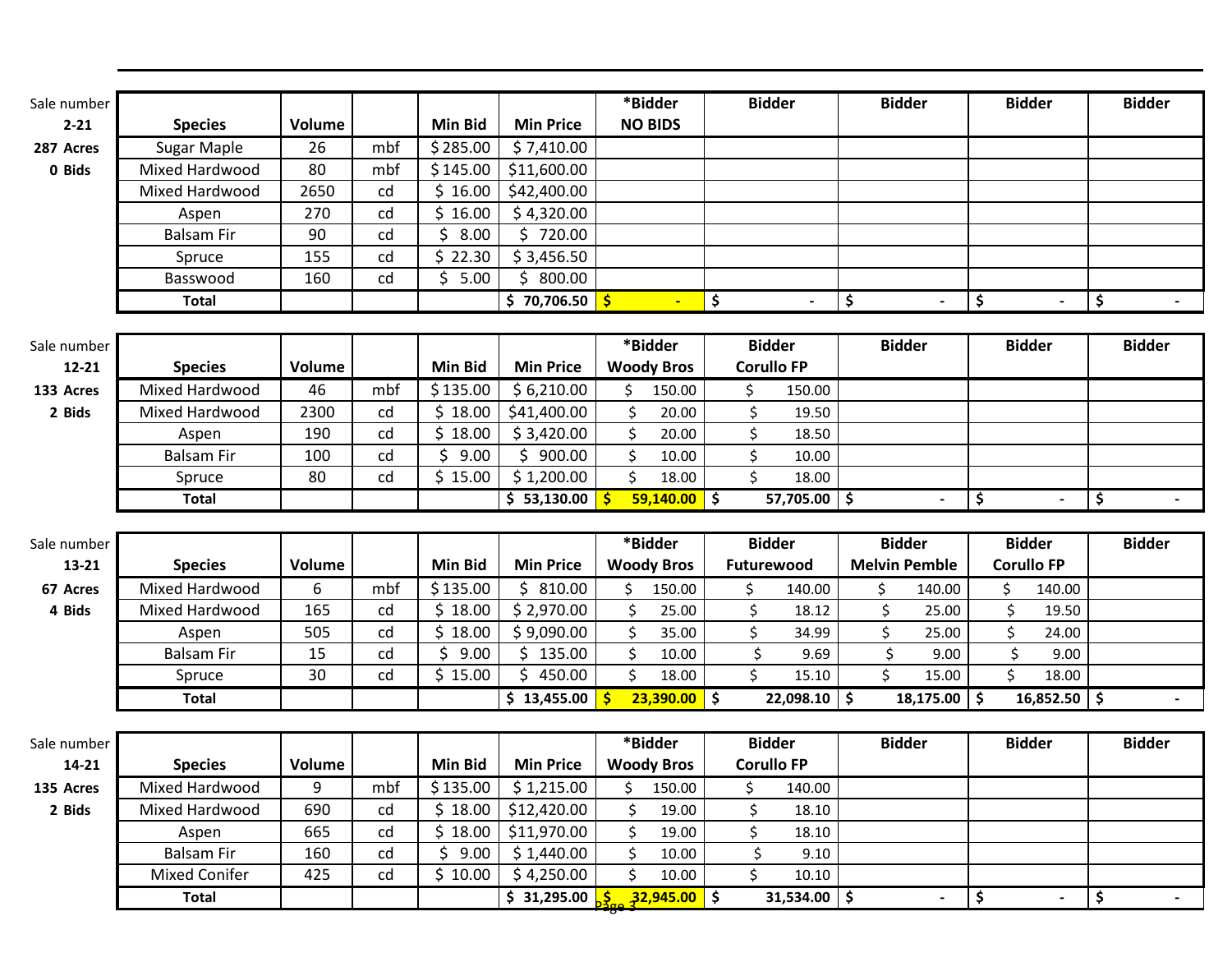| Sale number |                   |               |     |                     |                       |         | *Bidder         | <b>Bidder</b>          |                      | <b>Bidder</b>      |               | <b>Bidder</b>  |            |    | <b>Bidder</b> |                   |
|-------------|-------------------|---------------|-----|---------------------|-----------------------|---------|-----------------|------------------------|----------------------|--------------------|---------------|----------------|------------|----|---------------|-------------------|
| $15 - 21$   | <b>Species</b>    | <b>Volume</b> |     | <b>Min Bid</b>      | <b>Min Price</b>      |         | <b>Wm Tank</b>  | <b>Sappi</b>           |                      |                    |               |                |            |    |               |                   |
| 241 Acres   | Mixed Hardwood    | 82            | mbf | \$135.00            | \$11,070.00           | \$      | 140.00          | \$<br>146.00           |                      |                    |               |                |            |    |               |                   |
| 2 Bids      | <b>Hard Maple</b> | 50            | mbf | \$275.00            | \$13,750.00           | \$      | 375.00          | \$<br>325.00           |                      |                    |               |                |            |    |               |                   |
|             | Basswood          | 8             | mbf | \$135.00            | \$1,080.00            | \$      | 140.00          | \$<br>155.00           |                      |                    |               |                |            |    |               |                   |
|             | Mixed Hardwood    | 3750          | cd  | \$18.00             | \$67,500.00           | \$      | 18.51           | \$<br>18.21            |                      |                    |               |                |            |    |               |                   |
|             | Spruce            | 130           | cd  | \$25.00             | \$3,250.00            | \$      | 30.00           | \$<br>25.00            |                      |                    |               |                |            |    |               |                   |
|             | Aspen             | 110           | cd  | \$18.00             | \$1,980.00            | $\zeta$ | 25.00           | \$<br>18.00            |                      |                    |               |                |            |    |               |                   |
|             | <b>Balsam Fir</b> | 50            | cd  | \$9.00              | \$450.00              | $\zeta$ | 10.50           | \$<br>9.00             |                      |                    |               |                |            |    |               |                   |
|             | Basswood          | 40            | cd  | $\overline{5}$ 5.00 | $\overline{5}$ 200.00 | \$      | 18.51           | \$<br>5.00             |                      |                    |               |                |            |    |               |                   |
|             | <b>Total</b>      |               |     |                     | \$99,280.00           | Ś.      | $108,677.90$ \$ | 103,629.50             | $\overline{\bullet}$ |                    |               | \$             |            | \$ |               |                   |
|             |                   |               |     |                     |                       |         |                 |                        |                      |                    |               |                |            |    |               |                   |
| Sale number |                   |               |     |                     |                       |         | *Bidder         | <b>Bidder</b>          |                      | <b>Bidder</b>      |               | <b>Bidder</b>  |            |    | <b>Bidder</b> |                   |
| $16 - 21$   | <b>Species</b>    | Volume        |     | <b>Min Bid</b>      | <b>Min Price</b>      |         | <b>Dalbeck</b>  | <b>Stella-Jones</b>    |                      | <b>Bell Timber</b> |               | <b>Biewer</b>  |            |    | Potlatch      |                   |
| 27 Acres    | <b>Red Pine</b>   | 1320          | cd  | \$36.00             | \$47,520.00           | Ś.      | 126.66          | \$<br>126.36           |                      | \$                 | 113.67        | \$             | 105.22     |    | 104.11        |                   |
| 6 Bids      | <b>Total</b>      |               |     |                     | \$47,520.00           |         | $167,191.20$ \$ | 166,795.20 \$          |                      |                    | 150,044.40 \$ |                | 138,890.40 | Ŝ. |               | 137,425.20        |
|             |                   |               |     |                     |                       |         |                 |                        |                      |                    |               |                |            |    |               |                   |
| Sale number |                   |               |     |                     |                       |         | *Bidder         | <b>Bidder</b>          |                      | <b>Bidder</b>      |               | <b>Bidder</b>  |            |    | <b>Bidder</b> |                   |
| $17 - 21$   | <b>Species</b>    | Volume        |     | <b>Min Bid</b>      | <b>Min Price</b>      |         | Futurewood      | <b>Schloer Logging</b> |                      | <b>RM Bay</b>      |               | <b>Wm Tank</b> |            |    |               | <b>Corullo FP</b> |
| 103 Acres   | Mixed Hardwood    | $\mathbf{1}$  | mbf | \$135.00            | \$135.00              | \$      | 135.00          | \$<br>145.00           |                      | \$                 | 135.00        | \$             | 150.00     |    | \$            | 140.00            |
| 6 Bids      | Aspen             | 2980          | cd  | \$18.00             | \$53,640.00           | \$      | 59.75           | \$<br>50.25            |                      | \$                 | 45.00         | \$             | 35.50      |    | \$            | 33.00             |
|             | Mixed Hardwood    | 185           | cd  | \$18.00             | \$3,330.00            | $\zeta$ | 18.05           | \$<br>18.00            |                      | \$                 | 23.00         | \$             | 25.00      |    | \$            | 20.00             |
|             | Spruce            | 30            | cd  | \$25.00             | \$750.00              | $\zeta$ | 25.00           | \$<br>25.00            |                      | \$                 | 25.00         | \$             | 30.00      |    | \$            | 25.00             |
|             | Basswood          | 20            | cd  | \$<br>5.00          | \$100.00              | $\zeta$ | 5.02            | \$<br>5.00             |                      | $\zeta$            | 5.00          | \$             | 5.00       |    | \$            | 5.00              |
|             | <b>Balsam Fir</b> | 20            | cd  | $\overline{5}$ 9.00 | \$180.00              | Ś.      | 9.59            | \$<br>9.00             |                      | $\zeta$            | 10.00         | Ś.             | 9.00       |    | \$            | 9.00              |
|             | <b>Total</b>      |               |     |                     | \$58,135.00           | Ś.      | $182,571.45$ \$ | 154,250.00             | <b>S</b>             |                    | 139,540.00 \$ |                | 111,745.00 | Ŝ. |               | 103,210.00        |
|             |                   |               |     |                     |                       |         |                 |                        |                      |                    |               |                |            |    |               |                   |
| Sale number |                   |               |     |                     |                       |         | *Bidder         | <b>Bidder</b>          |                      | <b>Bidder</b>      |               | <b>Bidder</b>  |            |    | <b>Bidder</b> |                   |
| 18-21       | <b>Species</b>    | Volume        |     | <b>Min Bid</b>      | <b>Min Price</b>      |         | Sappi NA        | <b>Corullo FP</b>      |                      |                    |               |                |            |    |               |                   |
| 140 Acres   | <b>Hard Maple</b> | 4             | mbf | \$264.00            | \$1,056.00            | \$      | 371.00          | \$<br>264.00           |                      |                    |               |                |            |    |               |                   |
| 2 Bids      | Mixed Hardwood    | 10            | mbf | \$130.00            | \$1,300.00            | \$      | 167.00          | \$<br>130.00           |                      |                    |               |                |            |    |               |                   |
|             | Mixed Hardwood    | 1620          | cd  | \$17.30             | \$28,026.00           | $\zeta$ | 18.60           | \$<br>17.50            |                      |                    |               |                |            |    |               |                   |
|             | Aspen             | 85            | cd  | \$17.30             | \$1,470.50            | $\zeta$ | 18.30           | \$<br>17.50            |                      |                    |               |                |            |    |               |                   |
|             | Spruce            | 210           | cd  | \$24.00             | \$5,040.00            | \$      | 24.00           | \$<br>24.00            |                      |                    |               |                |            |    |               |                   |
|             |                   |               |     |                     |                       |         |                 |                        |                      |                    |               |                |            |    |               |                   |
|             | <b>Balsam Fir</b> | 50            | cd  | \$8.60              | \$430.00              | \$      | 8.60            | $\zeta$<br>8.60        |                      |                    |               |                |            |    |               |                   |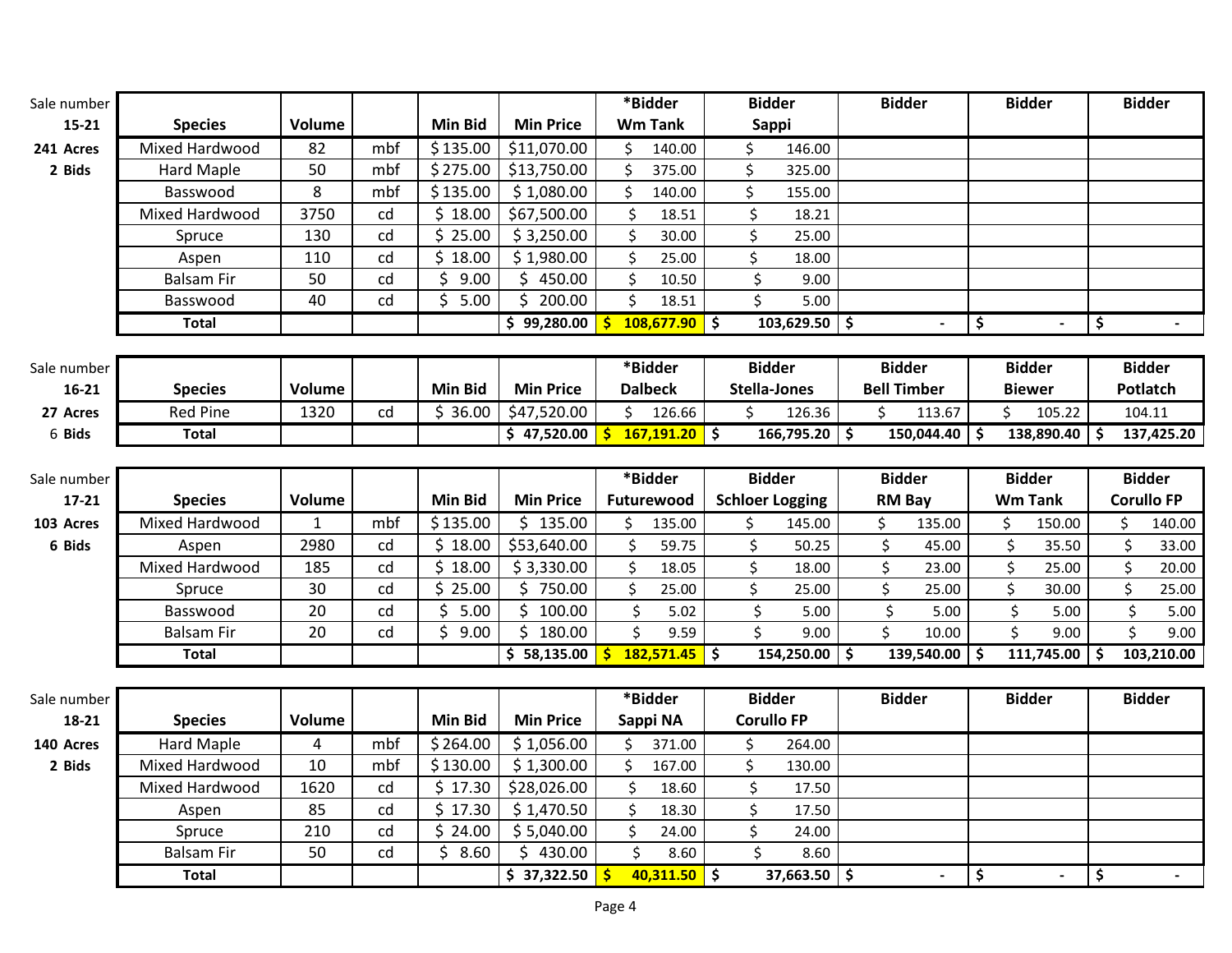| Sale number |                        |                |     |                |                           | *Bidder                                   | <b>Bidder</b>            | <b>Bidder</b>        | <b>Bidder</b> | <b>Bidder</b> |
|-------------|------------------------|----------------|-----|----------------|---------------------------|-------------------------------------------|--------------------------|----------------------|---------------|---------------|
| 19-21       | <b>Species</b>         | Volume         |     | <b>Min Bid</b> | <b>Min Price</b>          | <b>RM Bay</b>                             |                          |                      |               |               |
| 96 Acres    | Mixed Hardwood         | $\overline{7}$ | mbf | \$128.00       | \$896.00                  | 150.00<br>\$                              |                          |                      |               |               |
| 1 Bids      | Aspen                  | 1330           | cd  | \$<br>17.10    | \$22,743.00               | \$<br>40.00                               |                          |                      |               |               |
|             | Mixed Hardwood         | 705            | cd  | \$<br>17.10    | \$12,055.50               | \$<br>23.00                               |                          |                      |               |               |
|             | <b>Balsam Fir</b>      | 35             | cd  | \$<br>8.60     | \$.<br>301.00             | \$<br>9.00                                |                          |                      |               |               |
|             | White Spruce           | 10             | cd  | \$23.80        | \$<br>238.00              | $\zeta$<br>25.00                          |                          |                      |               |               |
|             | <b>Total</b>           |                |     |                | \$36,233.50               | $71,030.00$ \$<br>Ŝ.                      |                          | \$                   | \$            | \$            |
|             |                        |                |     |                |                           |                                           |                          |                      |               |               |
| Sale number |                        |                |     |                |                           | *Bidder                                   | <b>Bidder</b>            | <b>Bidder</b>        | <b>Bidder</b> | <b>Bidder</b> |
| $20 - 21$   | <b>Species</b>         | Volume         |     | <b>Min Bid</b> | <b>Min Price</b>          | <b>Ashland Mat</b>                        | <b>Henning Logging</b>   |                      |               |               |
| 168 Acres   | Mixed Hardwood         | 87             | mbf | \$135.00       | \$11,745.00               | Ś.<br>200.16                              | \$<br>150.00             |                      |               |               |
|             | Sugar Maple            | 70             | mbf | \$275.00       | \$19,250.00               | \$<br>354.04                              | \$<br>310.00             |                      |               |               |
| 2 Bids      | Mixed Hardwood         | 1310           | cd  | \$18.00        | \$23,580.00               | \$<br>20.05                               | \$<br>19.00              |                      |               |               |
|             | Aspen                  | 145            | cd  | \$18.00        | \$2,610.00                | \$<br>20.05                               | \$<br>19.00              |                      |               |               |
|             | <b>Balsam Fir</b>      | 65             | cd  | \$<br>9.00     | \$585.00                  | \$<br>9.00                                | \$<br>9.00               |                      |               |               |
|             | Basswood               | 650            | cd  | \$5.00         | \$3,250.00                | \$<br>5.00                                | \$<br>5.25               |                      |               |               |
|             | <b>Total</b>           |                |     |                | \$61,020.00               | $75,204.47$ \$<br>-S                      | $66,392.50$ \$           | $\sim$               | \$            | \$            |
|             |                        |                |     |                |                           |                                           |                          |                      |               |               |
|             |                        |                |     |                |                           |                                           |                          |                      |               |               |
| Sale number |                        |                |     |                |                           | *Bidder                                   | <b>Bidder</b>            | <b>Bidder</b>        | <b>Bidder</b> | <b>Bidder</b> |
| $22 - 21$   | <b>Species</b>         | Volume         |     | <b>Min Bid</b> | <b>Min Price</b>          | <b>Corullo FP</b>                         |                          |                      |               |               |
| 19 Acres    | Mixed Hardwood         | $\mathbf 1$    | mbf | \$145.00       | \$145.00                  | \$<br>145.00                              |                          |                      |               |               |
| 1 Bids      | Aspen                  | 150            | cd  | \$18.00        | \$2,700.00                | \$<br>18.00                               |                          |                      |               |               |
|             | Mixed Hardwood         | 125            | cd  | \$18.00        | \$2,250.00                | \$<br>18.00                               |                          |                      |               |               |
|             | Spruce                 | 85             | cd  | \$25.00        | \$2,125.00                | \$<br>25.00                               |                          |                      |               |               |
|             | <b>Balsam Fir</b>      | 65             | cd  | \$<br>9.00     | 585.00<br>\$.             | \$<br>9.10                                |                          |                      |               |               |
|             | <b>Total</b>           |                |     |                | \$7,805.00                | $7,811.50$ \$                             | $\overline{\phantom{a}}$ | \$<br>$\blacksquare$ | \$            | \$            |
|             |                        |                |     |                |                           |                                           |                          |                      |               |               |
| Sale number |                        |                |     |                |                           | *Bidder                                   | <b>Bidder</b>            | <b>Bidder</b>        | <b>Bidder</b> | <b>Bidder</b> |
| 23-21       | <b>Species</b>         | Volume         |     | <b>Min Bid</b> | <b>Min Price</b>          | <b>Corullo FP</b>                         |                          |                      |               |               |
| 70 Acres    | Mixed Hardwood         | 5              | mbf | \$135.00       | \$675.00                  | \$<br>140.00                              |                          |                      |               |               |
| 1 Bids      | Mixed Hardwood         | 210            | cd  | \$18.00        | \$3,780.00                | \$<br>21.00                               |                          |                      |               |               |
|             | Aspen                  | 680            | cd  | \$18.00        | \$12,240.00               | \$<br>23.50                               |                          |                      |               |               |
|             | <b>Balsam Fir</b>      | 40             | cd  | \$9.00         | \$360.00                  | \$<br>10.00                               |                          |                      |               |               |
|             | Spruce<br><b>Total</b> | 100            | cd  | \$15.00        | \$1,500.00<br>\$18,555.00 | $\zeta$<br>19.00<br>$23,390.00$ \$<br>-\$ |                          | \$                   | \$            | \$            |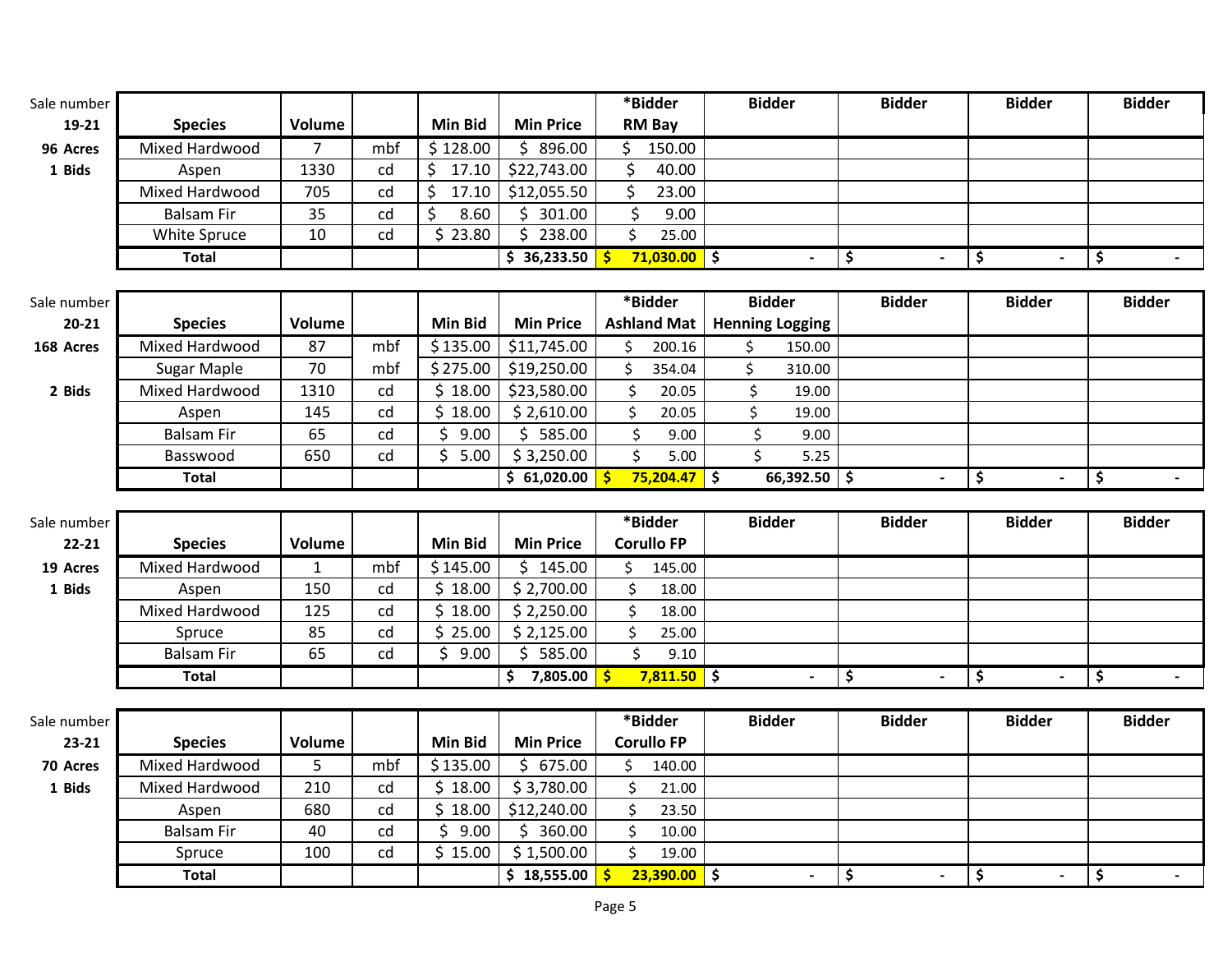| Sale number   |                   |        |     |                |                   | *Bidder           | <b>Bidder</b>  | <b>Bidder</b> | <b>Bidder</b>  | <b>Bidder</b>        |
|---------------|-------------------|--------|-----|----------------|-------------------|-------------------|----------------|---------------|----------------|----------------------|
| $24 - 21$     | <b>Species</b>    | Volume |     | <b>Min Bid</b> | <b>Min Price</b>  | <b>Corullo FP</b> | Sappi NA       | Futurewood    |                |                      |
| 49 Acres      | Mixed Hardwood    |        | mbf | \$145.00       | 145.00            | 150.00            | 151.00<br>\$.  | Ś.<br>145.00  |                |                      |
| 3 Bids        | Aspen             | 1195   | cd  | \$17.60        | \$21,032.00       | 29.00             | \$<br>25.64    | 25.99         |                |                      |
|               | Mixed Hardwood    | 155    | cd  | \$17.60        | \$2,728.00        | \$<br>19.10       | \$<br>25.27    | \$<br>18.05   |                |                      |
|               | White Spruce      | 30     | cd  | \$24.50        | \$735.00          | \$<br>24.50       | \$<br>24.50    | Ś<br>24.50    |                |                      |
|               | <b>Balsam Fir</b> | 15     | cd  | 8.80<br>↘      | 132.00            | 8.80              | 8.80<br>S      | 8.95          |                |                      |
|               | <b>Total</b>      |        |     |                | \$24,772.00       | $38,632.50$ \$    | $35,574.65$ \$ | 34,870.05 \$  | $\blacksquare$ | \$<br>$\blacksquare$ |
|               |                   |        |     |                |                   |                   |                |               |                |                      |
| Sale number   |                   |        |     |                |                   | *Bidder           | <b>Bidder</b>  | <b>Bidder</b> | <b>Bidder</b>  | <b>Bidder</b>        |
| <b>CL1-21</b> | <b>Species</b>    | Volume |     | <b>Min Bid</b> | <b>Min Price</b>  | <b>NO BIDS</b>    |                |               |                |                      |
| 73 Acres      | Mixed Hardwoods   |        | mbf | \$135.00       | \$135.00          |                   |                |               |                |                      |
| 0 Bids        | Mixed Hardwoods   | 275    | cd  | \$18.00        | \$4,950.00        |                   |                |               |                |                      |
|               | Aspen             | 225    | cd  | \$18.00        | \$4,050.00        |                   |                |               |                |                      |
|               | Basswood          | 35     | cd  | \$5.00         | 175.00            |                   |                |               |                |                      |
|               | <b>Balsam Fir</b> | 10     | cd  | 9.00<br>S.     | 90.00             |                   |                |               |                |                      |
|               | <b>Total</b>      |        |     |                | \$<br>9,400.00 \$ |                   | \$             | \$            | \$ ا           | \$                   |